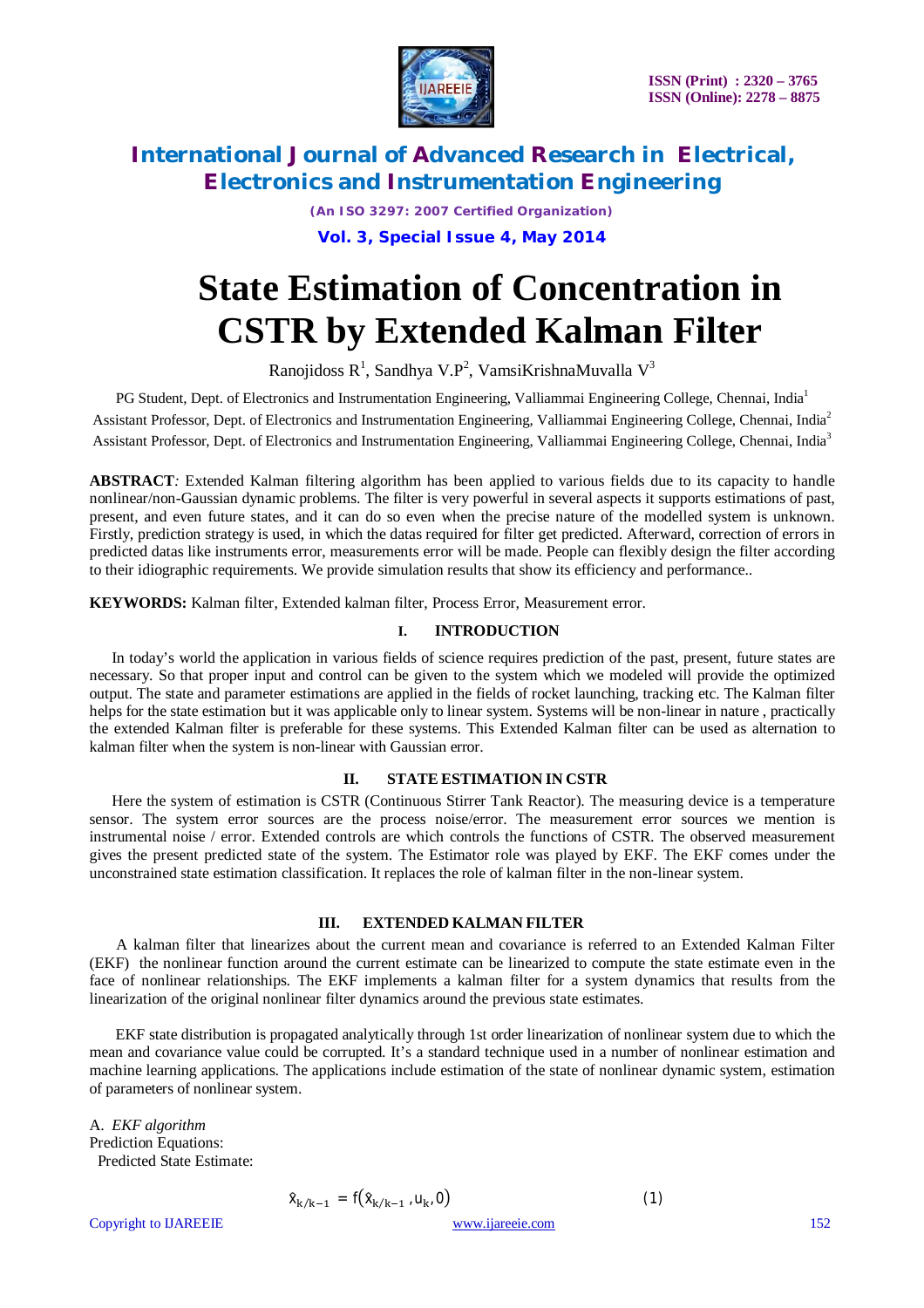

*(An ISO 3297: 2007 Certified Organization)*

### **Vol. 3, Special Issue 4, May 2014**

Predicted Estimate Covariance:

$$
p_{k/k-1} = A_k p_{k/k-1} A_k^T + Q_k \tag{2}
$$

The transition state matrices can be given by Jacobian matrix:

$$
A_k = \frac{\partial f}{\partial x} \left[ \hat{X}_{k-1/k-1}, U_k \right] \tag{3}
$$

Correction Equations: Measurement Residual:

$$
\overline{Y}_k = Z_k + H\hat{X}_{k/k-1} \tag{4}
$$

Measurement Covariance:

$$
S_k = H p_{k/k-1} H^T + R_k \tag{5}
$$

Kalman Gain:

$$
K_{k} = p_{k/k-1}H^{T}S_{k}^{-1}
$$
 (6)

Updated State Estimate:

$$
\hat{X}_{k/k-1} = \hat{X}_{k/k-1} + K_k \tilde{Y}_k \tag{7}
$$

Updated Estimate Covariance:

$$
p_{k/k} = (1 - K_k H) p_{k/k-1}
$$
 (8)

### **IV. LIMITATIONS OF EKF**

 Possibility of inconsistency in the values predicted due to under estimation of true covariance matrix. Error occurance possibility was more when the initial estimated state was not correct.

### **V. CONTINUOUS STIRRER TANK REACTOR**

 It's a common ideal reactor for the perfect mixing of chemicals which are feed into it. For better operation of CSTR the designer must have the knowledge in dynamic characteristics of CSTR. The dynamic characteristics of CSTR will be explained by the mass balance equation, component balance equation, energy balance equation. Depending upon the operation required the equations are designed.

#### *a. Mass Balance Equation:*

Rate of change of Mass within system  $=$  Rate of mass flow in  $-$  Rate of mass flow out

$$
\frac{dv}{dt} = F_{in} \rho_{in} - F_{out} \rho_{out}
$$
 (9)

Assuming the constant amount of mass in the CSTR and the density also.

$$
F_{in} \rho_{in} - F_{out} \rho_{out} = 0 \tag{10}
$$

Copyright to IJAREEIE www.ijareeie.com 153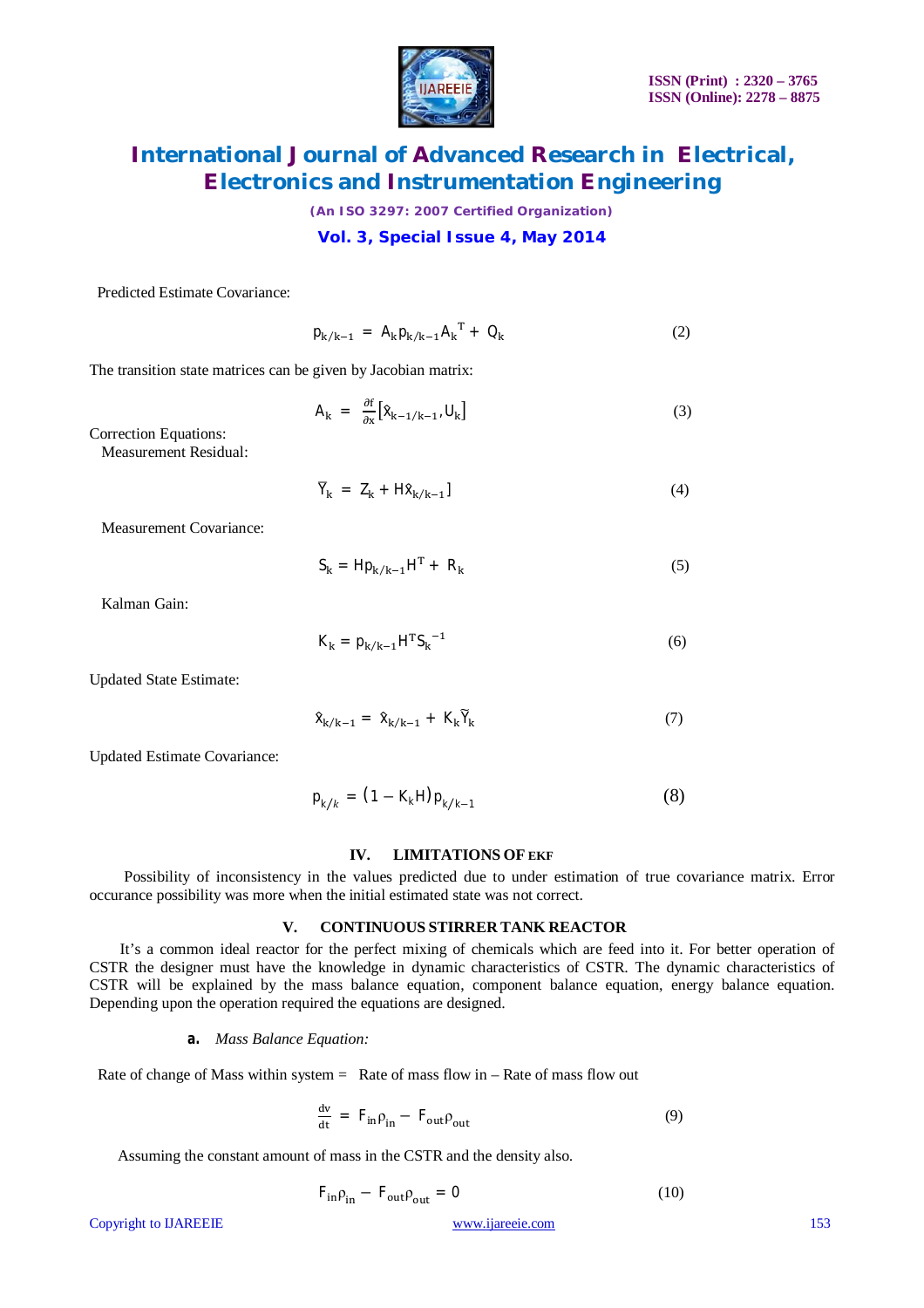

*(An ISO 3297: 2007 Certified Organization)*

### **Vol. 3, Special Issue 4, May 2014**

$$
F = F_{in} = F_{out} \tag{11}
$$

### *b. Component Balance Equation:*

In component balance equation the changes in the each component reacting in the CSTR with respect to time can be calculated.

Rate of change in Component = Rate of flow of component A in - Rate of flow of component A out + Rate of formation of component A

$$
\frac{d v C_A}{dx} = FC_{A_f} - FC_A - rv
$$
\nc. Energy Balance Equation: (12)

The energy balance equation is explained by

Rate of change of Energy = Rate of energy flow in – Rate of energy flow out + Rate at which heat added due to reaction

$$
\frac{d(v\rho C_p(T - T_{ref}))}{dt} = F\rho C_p(T_f - T_{ref}) - F\rho C_p(T - T_{ref}) +
$$
  

$$
(-\Delta H) v_r - UA(T - T_i)
$$
 (13)

 The reaction in CSTR is assumed to be exothermic. A cooling coil is used to remove any heat generated by reaction. Fluid specific heat and density are assumed constant. The functions of concentration and temperature are represented below the function of coolant flow is represented by  $f_2$ .

$$
f_1(C_{A'}T) = \frac{dC_A}{dx} = \frac{F}{v}(C_{A_f} - C_A) - r
$$
(14)  

$$
f_2(C_{A'}T) = \frac{dT}{dx} = \frac{F}{v}(T_f - T) + \left(\frac{-\Delta H}{\rho C_p}\right)r\frac{UA}{\rho C_p}(T - T_0)
$$
(15)

 The above functions are represented in state representation by applying the Jacobian Equation. After substituting these functions the state of the system (CSTR) will be obtained from equation 17 and the concentration will be obtained by equation 18.

$$
\dot{X} = AX + BU + W \tag{16}
$$

$$
Y = CX + V \tag{17}
$$

### **VI. RESULTS**

 The simulations of true and estimated values of concentration and temperature when the coolant rate get varied where shown in Figure 2, 3, 4 the nominal value of concentration is 0.0989 mol/L and nominal value of temperature is 438.7763K, and for the coolant flow rate of 110 L/min the nominal value of temperature and concentration are 428.6877 K and 0.1672 mol/L respectively.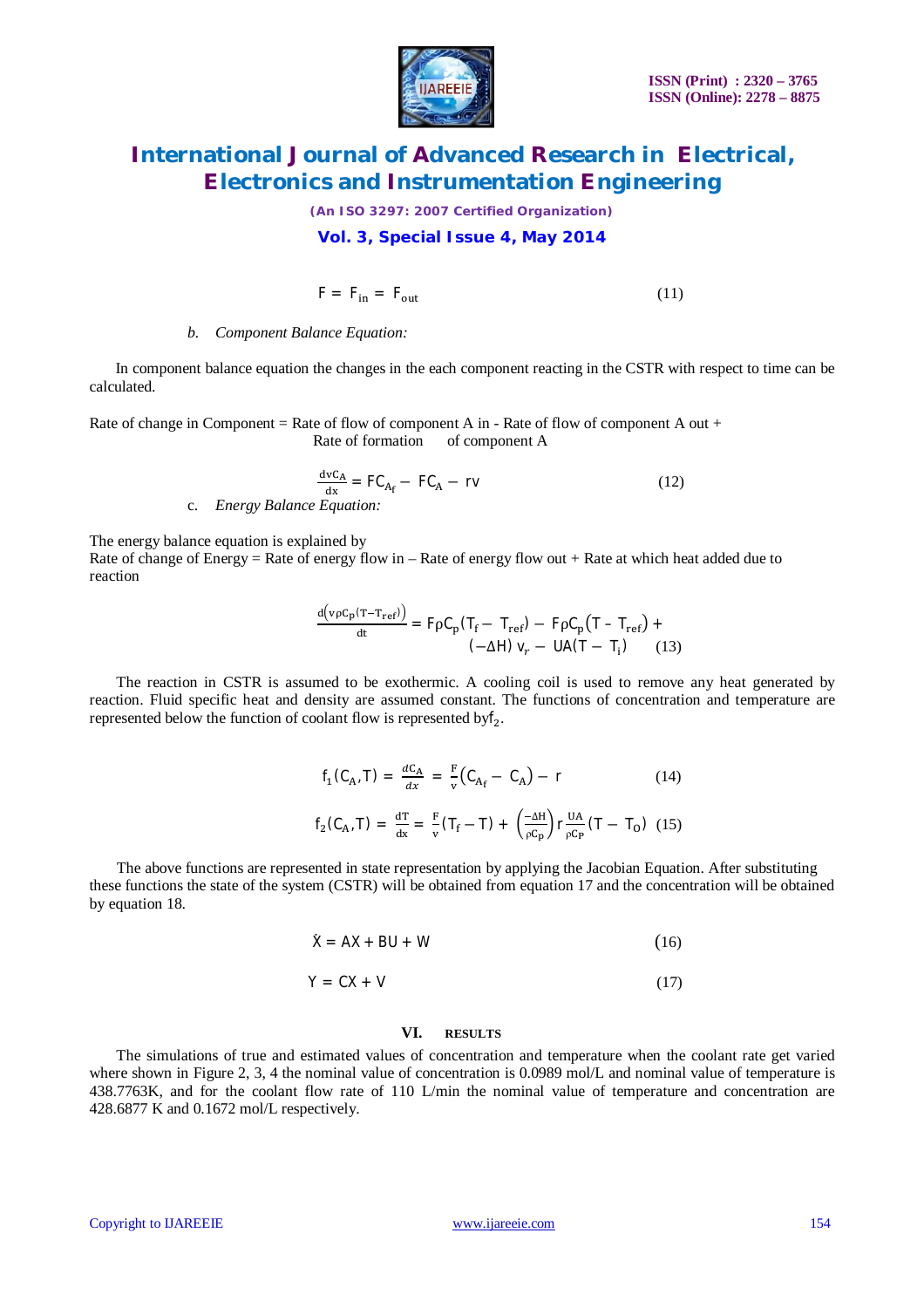

*(An ISO 3297: 2007 Certified Organization)*





Fig. 3 change in concentration due to temperature variation.